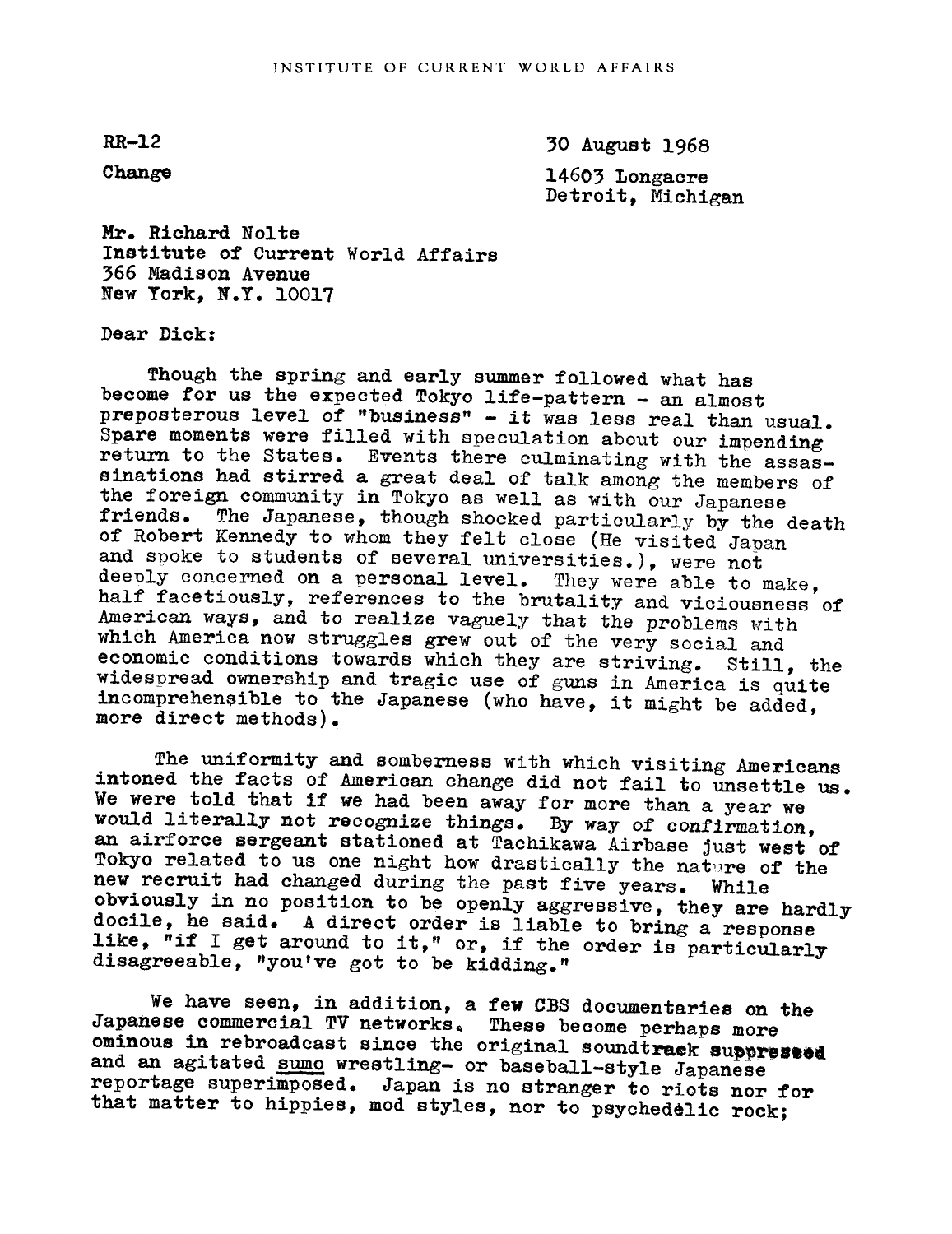$RR-12$  - 2 -

but riots are, to my knowledge, never spontaneous, and novel behaviour is confined to small segments in the large cities. These phenomena and words like "psychedelic" are quickly picked up by the mass media, particularly by the astounding array of thick, glossy weeklies and monthlies, but the actual nature of the phenomena remains obscure. Because of incomplete understanding and lack of the specialized equipment available in the United States, Japanese efforts tend to be gestures, evocations, rather than vital extensions of their Western models. With this and more in mind we approched US soil in a considerably more expectant humor than on other returns. Japan is psychologically as well as physically very much further away than Europe, cultural and personal isolation far more real there.

Hawaii was our first stop. We had come to attend the University's Festival of the Arts in this Century, though need of relief and the satisfaction of curiosity were also motivating. Several Japanese composers whom we know well, Yashiro Irino and Joji Yuasa, were guests at the festival, along with Bülent Arel, a professor at Yale. Four concerts were presented including one of works by young composers and another of orchestral compositions. In my next newsletter, I will have more to say about this festival and an earlier one, "ORCHESTRAL SPACE '68" in Tokyo.

In fact, things had changed in Hawaii, but the newer aspects of life there were not exactly the sort of thing we had been prepared to encounter. The same process has continued as we begin to move about the mainland, and it is clear that the abrupt shocks we had been warned to expect are not going to materialize. The changes are more subtle and, of course, appropriate to the various conditions of different locales. Possibly the lack of shock is due to the fact that Americans living in Japan are, on the surface. not so poorly informed as one might think. The Far East Network (FEN) sustained by the US Armed Forces carries a complete twentyfour hour schedule free of advertisements, though not of regular announcements in the nature of "public service" spots as we have in this country. Some of these, aimed at youth in and out of the service are beautifully done and thoroughly "with it." Others are embarrassingly chauvinistic, almost grotesque. A good example of the latter category is the singing commercial for God that is sponsored by the chaplain's service. A mixed, close-harmony group backed by Les Brownian sound (a more than slightly dated idiom comsiderimg the audience segment toward which it is presumably aimed) belts out the following message:

> "Where'd you get the idea you could make it all by yourself? Doesn't it get a little lonely sometimes -Out on that  $limb - <sup>h</sup>$ Without Him?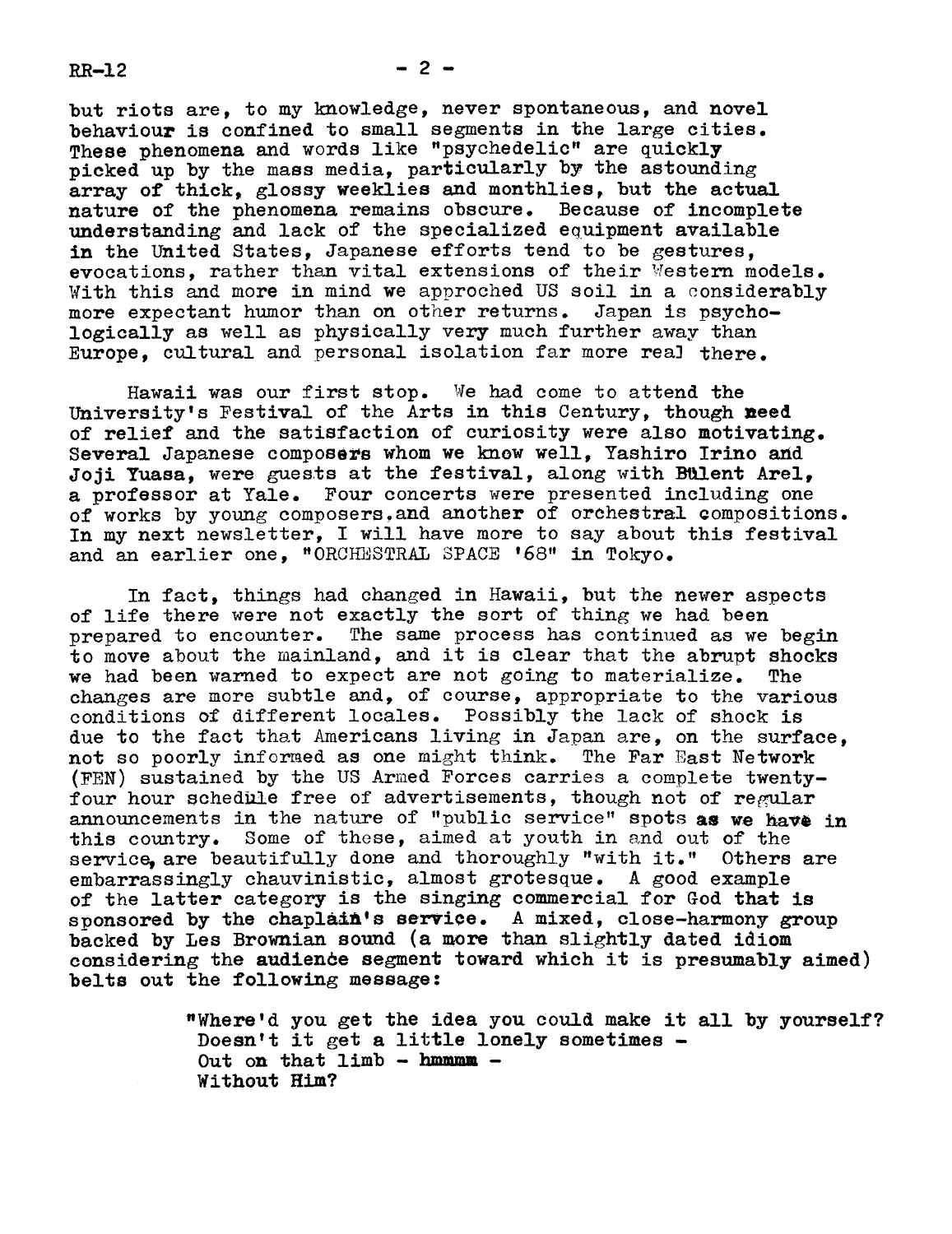On the other hand, three hours of visceral rock per day, news on every hour, the rebroadcast of baseball and football games, special current events programs, and the weeknlghtly program, "What's Happening?" project a continuous and reasonably accurate picture  $-$  so far as it goes  $-$  of the country and its current concerns. News broadcasts faithfully mention even draft card burnings and protests without editorialization. There are also four English language newspapers in Tokyo. Three, The Yomiuri, Mainichi, and Asahi, are translations of the largest Japanese newspapers ( which are, incidentally, national publications, appearing all over Japan on the same day), and one, The Japan Times, is exclusively English language. These, along with Japan Times, is exclusively English language. Asian editions of the major newsweeklies, make a good deal of information available to foreign residents in Japan. Information through print and film, however, is not comparable to experience, and we were primed for the feel of a new reality beginning with Hawaii.

One has come to expect a constant of physical eruption in America through urban building and road development. It is evident in Hawaii as elsewhere. The most striking changes seem to us to be in the nature and quality of services, however These, in turn, reflect the social impact of the youth market. and changes in the work force stemming from automation, integration, and increased social mobility. Qualifications not permitting. I am unable to go into the sociological aspects of change more than to list a few of its obvious products and to register our subjective reactions.

Young people swarm over the streets and beaches of Waikiki, which is south of the older city of Honolulu. The majority of them are not obviously affluent, though they are remarkably, pervasively blond (a new "Clairol" formula has apparently overcome the peroxide perils). One bearded fellow we met on the beach One bearded fellow we met on the beach was a highschool teacher in Southern California, and was visiting his family. Since his wife is an airline hostess and constantly on the move, "family" life has assumed a curiously elastic guise for them. Another young man replied, "I'm not sure," when I asked if he were a university student. He had not done well in school during the spring and was waiting  $-$  in Hawaii  $-$  for word from his department. Both were dressed cleanly and modestly, but the clothing was worn and contradicted both the origins which would have been necessary to support a summer in Hawaii ten years ago, and the buttoned-up, tweeded, corded regulation apparel of the last generation. It was fairly clear that these young people were not uncomfortable about being there. They slept on beaches. with friends, around hotel pools, complained about accomodations, loved the water and each other, dressed as scantily as their tans and shapes merited, and in the process altered the idle-rich atmosphere that once cloaked the names of Hawaii and Waikiki.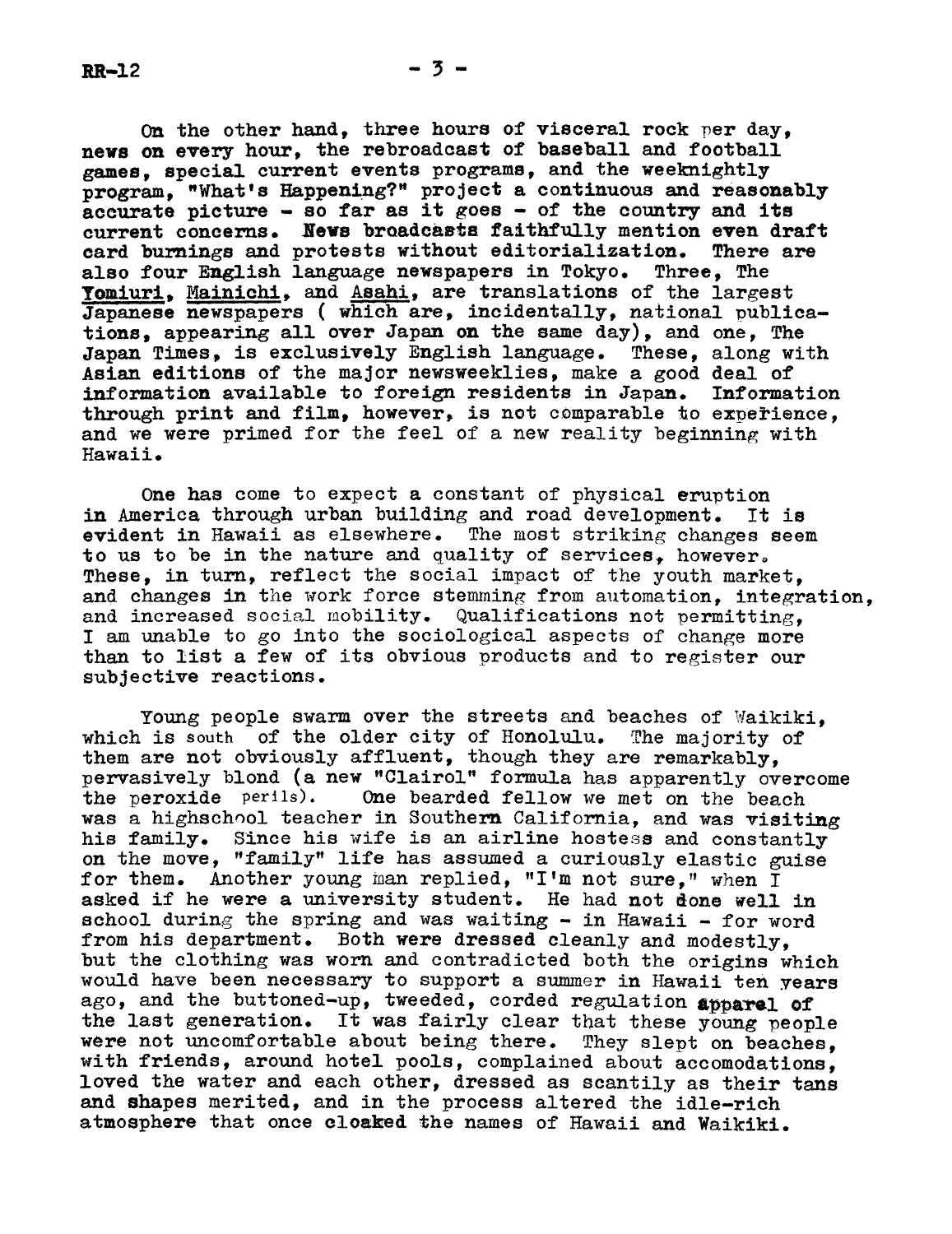With them, and for them, came the most obvious changes in Hawaii: a profusion of inexpensive eating places, the standard steak-salad-baked potato fixed-price dinner, snack bars, "mimimeal" stands; three or four reasonably well stocked bookstores; souvenir shops which had moved eastward to Indian incense, meditation jackets, necklaces for men, and psychedelic posters; two or three new movie houses showing current fare; and live attractions geared for youthful audiences: The Doors, The Rascals, and Simon and Garfunkel.

Now, on the mainland, our impressions are rather different. Tourism is no longer supreme as it is in Hawaii, but youth, certainly is. The effects of social restructuring, mass education and mass media, progress in civil rights, and so on, are everywhere, just as we anticipated they would be, but those apocalyptic changes are not immediately evident. For the first few weeks, our suspicion was that things are proceeding socially and culturally just about as we would have expected (hoped) they might. and that the shock resides in the just now dawning awareness on the part of older persons and the fundamentally conservative press.

This intuition seemed confirmed during several visits to the University of Michigan campus in Ann Arbor. Most succinctly put. it appears that the "beat" values (to use the historically accurate term) of ten to fifteen years ago have become the mass values of today. Where legions of cord suited rep tied young men used to stride, there now shuffle hords of irregulars clad in whatever they happen to feel fits their persons. Pendelton plaids, shirtwaist dresses and heels have been replaced by bell bottom trousers, minis, and sandals. It all suggests that students are far less concerned about building themselves and their appearances to accepted images of young businessmen or suburbanites. Having been fully in sympathy with many of the beat values when we were in school, the present collegiate tendencies seem perfectly reasonable if not gratifying.

Japanese school children are placed in identical navy blue uniforms until college where they adopt scarcely less severe and regimented clothing. As noted above, there are pockets of dissent, some of which are quite extreme, but the overall picture is subdued, restricted by narrow selections of rather drab colors, and by regimentation of styling. The very wide range of stature between the pre-war generations, many of whom are just over five feet tall, and the present day urban teenager, who may well top six feet, makes style directly responsive to size. In Japan. as well as here, the youth market is becoming dominant. and there are indications that competition in the clothing industry may succeed where social means have failed to give the young outlet for their individualities.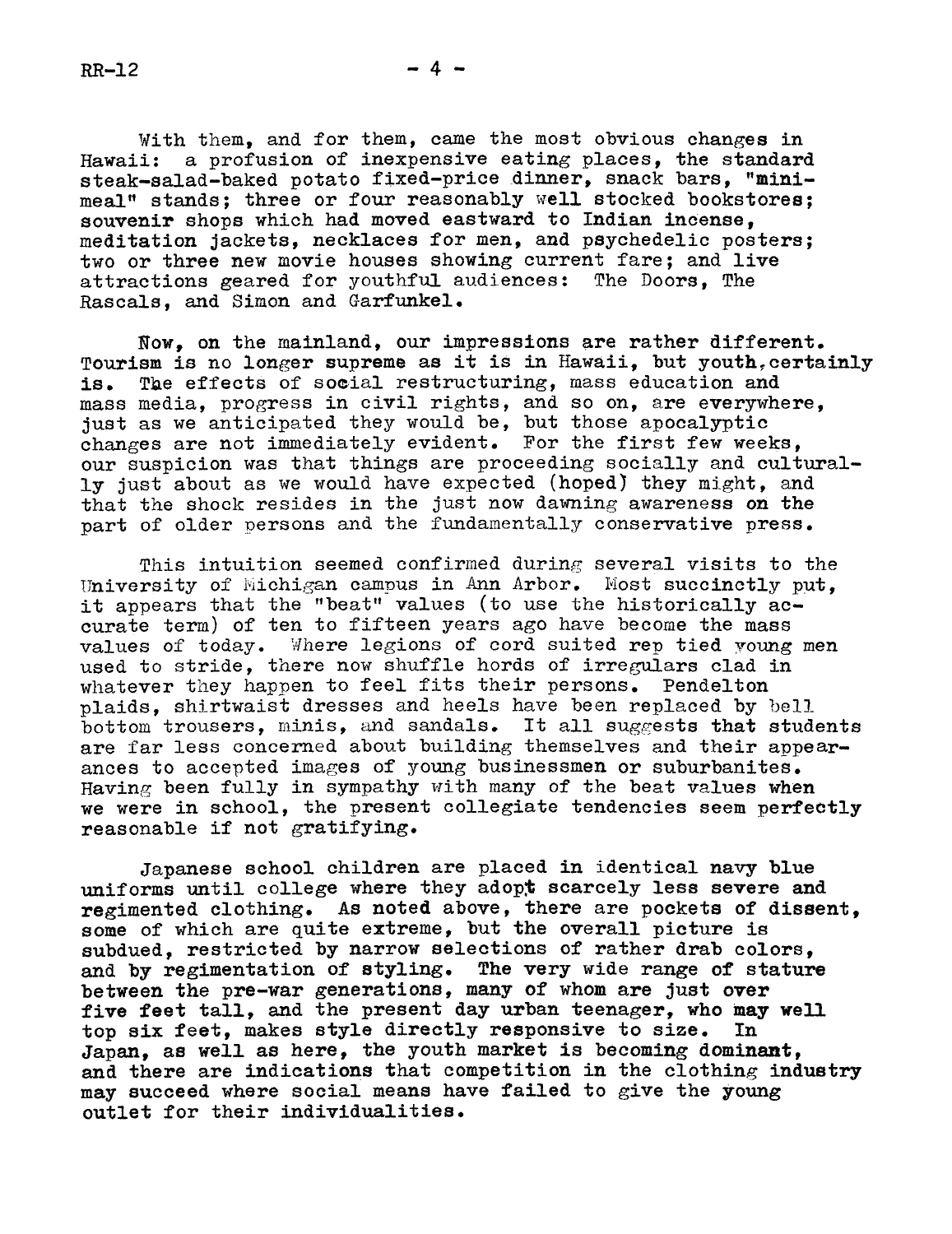American teenagers attending a movie in the Ginza are conspicuous not only by virtue of sheer size and more explorative clothing, but by their generally louder, more outgoing good humor. The ability to easily vent reactions shows up particularly clearly if one compares the response of young movie audiences. Last year, we saw the last James Bond film, "You Only Live Twice," which had Japan as its primary locale. It was a Saturday night, and the audience was heavily stacked with still uniformed highschool students, university students (carrying the ubiquitous paperbacks which themselv s are invariably covered with brown paper dustjackets), and Shinjuku (the most swinging of Tokyo's various satellite downtowns) hippies replete in individualistic clothes and disgusted slouches. All were vaiting, we guessed, not only for the spy gagetry but for an opportunity to pass judgment on the ways in which Japan had been portrayed. Vet the first Tokyo scene including a geshia being transported in a man-powered rickshaw  $-$  a sight rare enough to provoke Japanese stares in contemporary Tokyo - passed without a murmur. and the relabelling of the New Otani Hotel, which served as a chemical company in the film drew only scattered laughter. Nothing, in fact, neither slapstick nor brutality, brought what I would call an honest roar of response. The single strong reaction of the evening came from the American teenagers in attendance. At one point, Bond is told that the Japanese masseuse is resoonding to the hair on his chest (Japanese men apparently don't raise it there.) whereupon he quotes an Oriental proverb: "Bird never build nest in bare tree." This was, with typical Japanese selfconsciousness, not translated in the subtitles.

Many of the apparent changes in American life would seem to have been spurred by the needs of individuals, more than those of classes, to find and project themselves in reaction to monolithic models of economic and social success. Though the children of the occupation period have given the Japanese a wiff of racial tension, this is a problem of individuals, not groups. The emergence of youth is certain to become an extremely serious question, though. The discontinuity between parents and children reaches far deeper there than in this country. Not only mores but diet, the treatment of womem, the manner im which business and academic relations are conducted. living accomodations, furniture styles (Chairs have replaced cushins, for example. and the changes involved are more than just a matter of perspective. The word for "sitting" in Japanese when applied to chairs is akeru, or "to hang omeself," clearly indicating the precarious, even foolhardy nature of the activity.). writing methods (The ideograms or kanji, are more and more being replaced by their phonetic equivalents as rendered in the hiragana phonetic alphabet.), and so on. I would think that social disruption between youth and age in Japan is quite in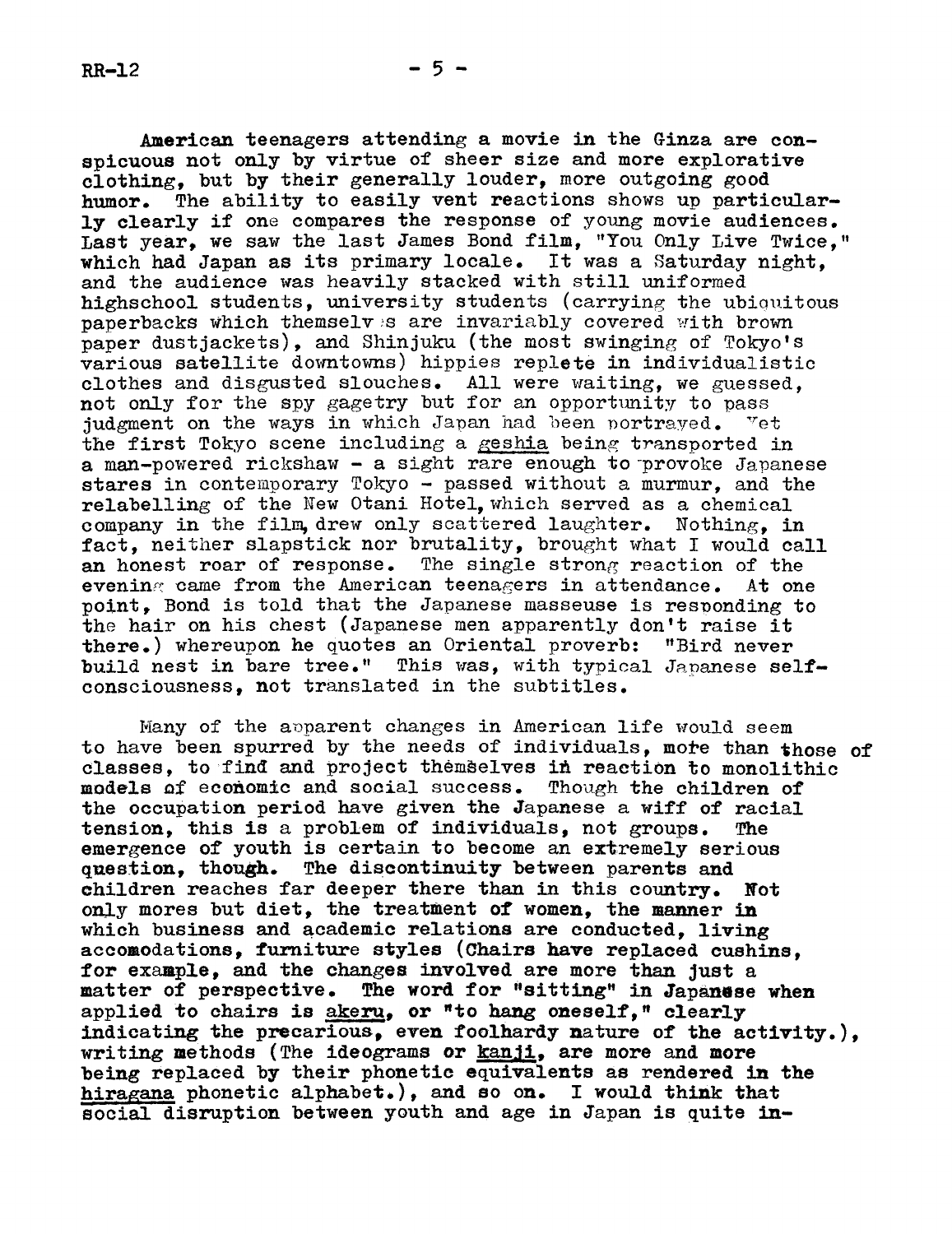evitable; and while it does not involve, at this point, the very difficult matter of racial accomodation and assimilation that we have in America, it may be even more disruptive. Though it is difficult to pinpoint, one has Though it is difficult to pinpoint, one has the impression frequently that many of the imported Western institutions and processes, and much of its hardware is used facily but without deeply rooted understanding. Certainly the reverse is true, where Oriental things are transferred to the West. This process, in miniature, can often be observed in language, when a borrowed word assumes either a very specialized meaning and is applied to a situation corresponding to one small segment of its original significance, or a highly generalized significance, out of proportion to its original use. Hampered by lack of direct experience or the appropriate technical apparatus, the Tokyo versions of the psychedelic discotheque, for instance, tends to bore, rather than to bend, the mind. Their instincts are sure, but the speed at which they are already developing and industrializing makes it difficult for them to diversify at the same time.

Now that we have settled somewhat more into the American life again, other, more subtle and far more disturbing aspects of change are emerging. During the past few years, I have found myself frequently referring to the United States in terms of the ease of obtaining goods and services. Wrestling in Japanese with a salesman or clerk, trying to wait patiently while the ritual of wrapping proceeds, mentally converting eentlmeters to inches or Japanese "large" to US "small," and making various other cross-cultural allowances, we often longed for the land of 24-hour supermarkets and inevitable availability. But if Detroit and environs is a reasonable sample, our fading euphoria will soon have entirely disappeared.

Shopping centers would seem to be handy only if one is eager to tap the pool of carefully standardized products. Outlying branches explain that they have little storage space and thus a thin stock, while the main store downtown is badly staffed and forced to cater to a lower-income central-city clientele. The size of supermarkets has expanded to the point that employees don't know what products are carried nor where they might be kept if they were in stock. Fresh fruits and vegetables can rot while in transit across the vast reaches between delivery platform and display counter. A call to a Greyhound terminal at ll:O0 on Sunday evening brings on an answering service imploring you not to hang up because the lines are unusually busy, and an identical response is forthcoming the next morning at 6:00. The same for airlines of all sizes. A clerk at a local electronics supply house (contained in a large building which has become too cramped for the supermarket it used to hold) was genuinely astonished when I protested over the fact